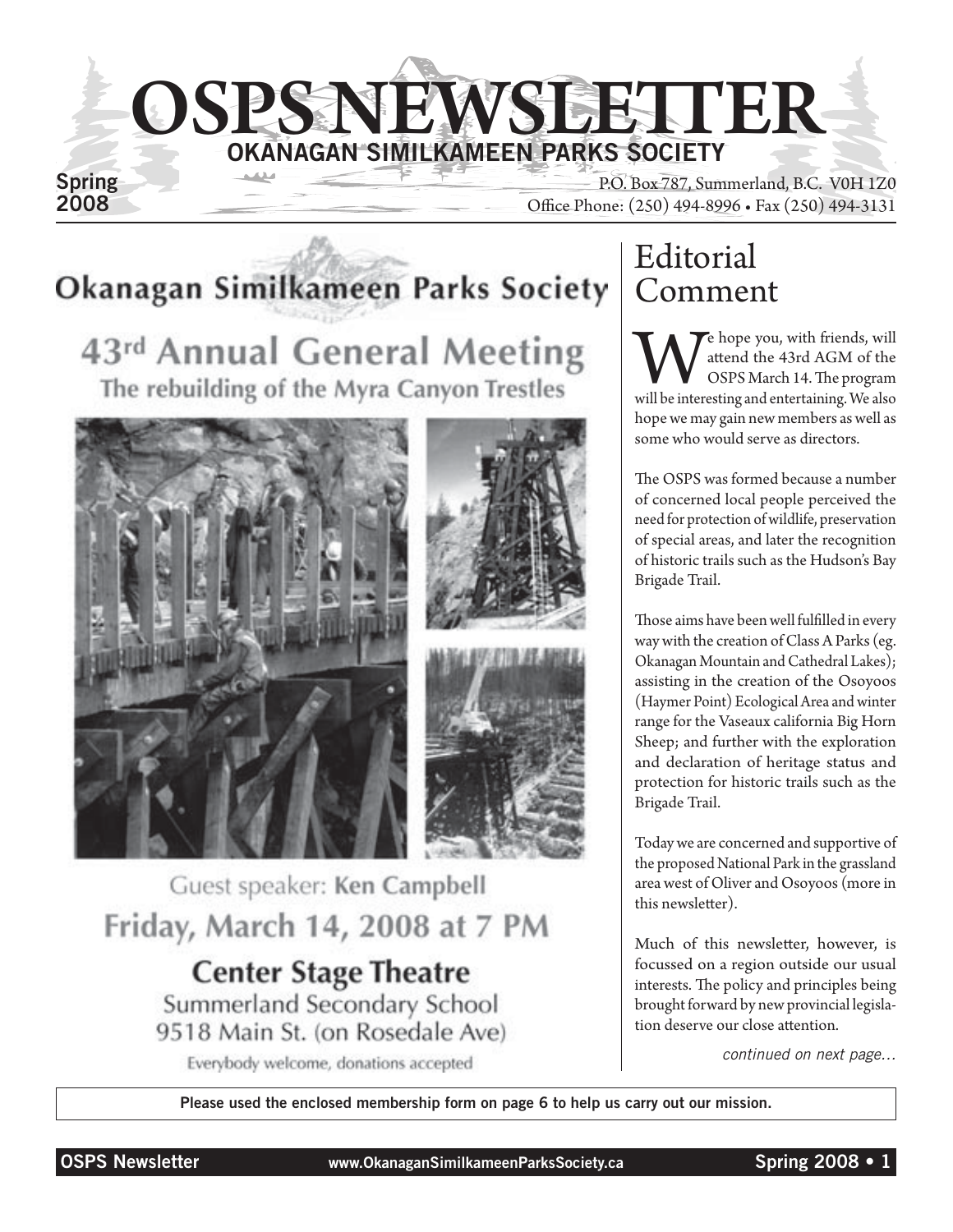### EDITORIAL COMMENT

*…continued from front cover*

Parks throughout BC could be affected by decisions to alter park boundaries to serve private interests, be they for ATV guiding, hunting, run-of-the-river power production and the like. Note: Bill 30 allows independent power producers freedom from municipal bylaws which could result in activity against community wishes.

It is essential that the environment and the security of parks get first and careful consideration. A precedent of putting aside present natural factors could upset the whole philosophy or park sanctity.

It is useful to speak of the wonders of B.C.

Parks for tourism — they make beautiful T.V. and pamphlet ads, but playing with present park boundaries or intrusive behavior within those boundaries will have a negative effect.

"Do no harm" must be Minister Penner's credo as, in his position, one of his sworn duties is "to protect and enhance" parks.

Speaking further of ATV activities, we know there are thousands of kilometers of logging roads throughout the province. There are also other trails and routes which could be suitable for ATV traffic.

But there is an immediate need for rules, supervision and enforcement to protect some areas from ATV operation. Disturbances in arid area allow invasive weeds to flourish; untoward crossing of creeks can cause sillation affecting fish; mud-bogging through upland marshes can affect community water quality. All of the above have been witnessed. Erosion is also a major problem in many areas.

There is much to consider regarding our beautiful provincial rural lands if we are to fulfill our stewardship role for the benefit of all in the future.

"This land is not ours, we but hold it in trust for our children."

Please write of contact various MLA's and Ministers as indicated to support the treasures that are our parks.

## Provincial Park Boundary Adjustment Policy, Process & Guidelines

#### Guiding Principles

Since the early 1990's, parks have<br>been created through comprehensive land use planning processes<br>such as Land and Resource Management Tince the early 1990's, parks have been created through comprehensive land use planning processes Plans and Regional Land Use Plans. Prior to the 1990's, park candidates were identified through BC Parks systems planning process on an area by area basis. In all circumstances, areas were selected for park designation to:

1. contribute to the long-term growth of BC's tourism industry and the diversification of our economy;

2. improve our quality of life by producing places where all british Columbians can enjoy a variety of recreational activities;

3. aid the preservation and understanding of our cultural heritage;

4. provide natural benchmarks for scientific research; and

5. protect representative and unique ecosystems, and species at risk.

*Editor's note: we hope the order is not in importance. Our preference would go #5 to #1!*

In recognition of the public interest in the designation and management of parks, and the integral role parks play in supporting local economies and community based recreation, government has afforded parks a high level of legislative protection. Because of this, boundary adjustments require legislation and are normally approved only where there are significant benefits to the Province.

*Public input can be directed by email to PineconeBurke@gov.bc.ca*

#### It is important to be aware of the following with respect to this type of application:

1. The final decision on whether to amend a Park boundary has to rest with the Legislature because Parks have the highest level of protection under the BC Park Act.

2. The Minister of Environment - as the Minister responsible for BC Parks - is likely to play a key role in whether an amendment is recommended to Cabinet, hence to the Legislature.

3. The Minister of Environment will be guided by the advice of the BC Parks staff after they have received the proponent's and the public's input.

4. This process is not managed by BC Parks. it is managed by the proponent company. BC Parks staff will be available to be consulted during the open houses and they should receive copies of all comments made to the proponent by the public. The proponent desires a speedy process ie. to have a boundary choice come before the legislature this spring or fall.

5. The Boundary Adjustment is considered before the proponent files and application for an environmental assessment for his project, as would be required in this case which concerns a hydro project on the Upper Pitt. We feel environment should be the primary consideration.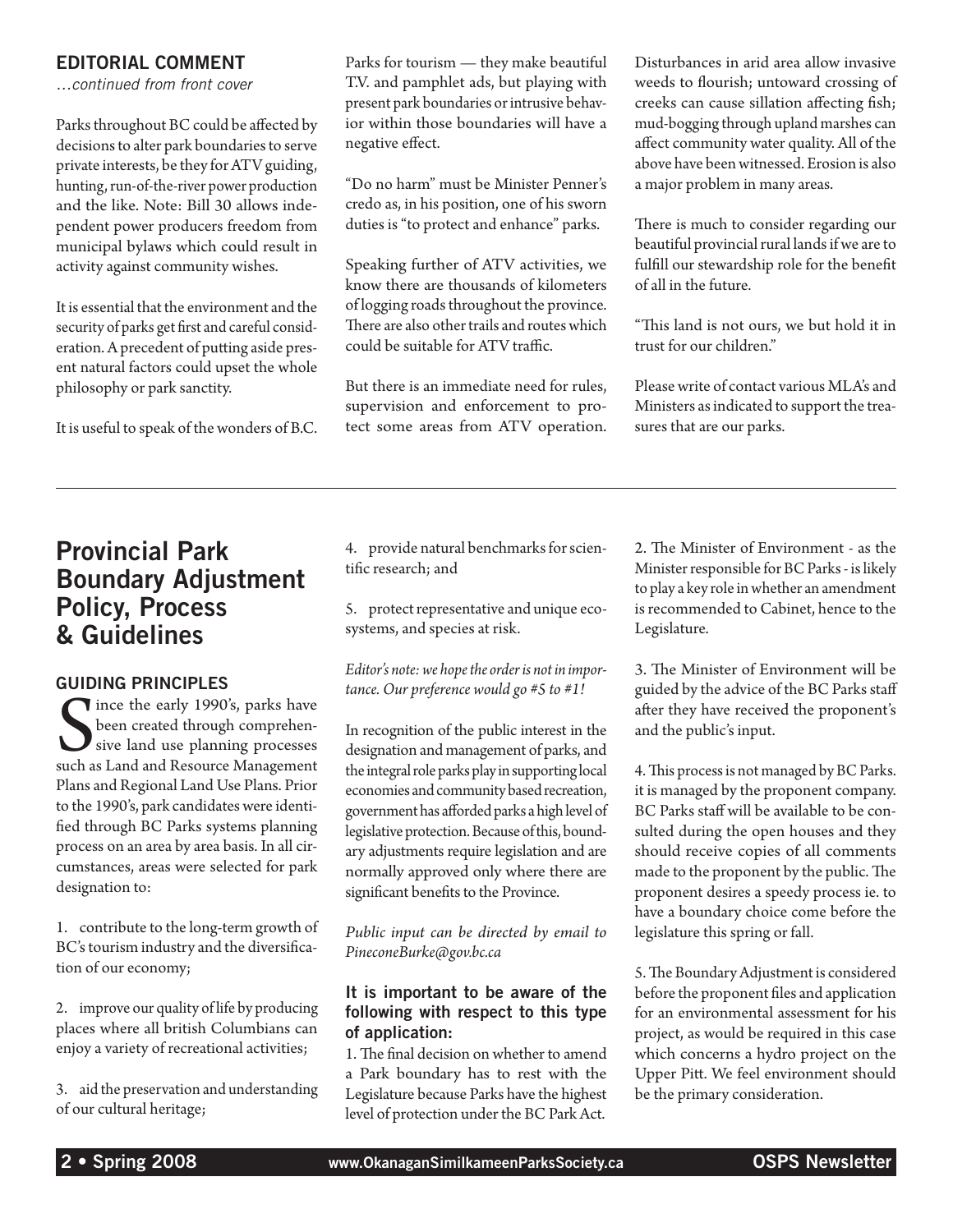# The Upper Pitt River Valley Under Threat from Private Hydro Projects

#### History of the Upper Pitt

Only a few kilometers northeast<br>of Greater Vancouver lies a spec-<br>tacular valley with magnificent<br>waterfalls, hot springs, splendid scenery of Greater Vancouver lies a spectacular valley with magnificent and wild salmon in abundance. Accessible only by boat, the Upper Pitt River Valley at the north end of Pitt Lake has escaped many of the typical development pressures. Even today, this valley hosts only a handful of full-time residents. While logging has occurred in the lower valley for over a century, the upper elevations of the Upper Pitt River Valley are protected within three provincial parks – Pinecone-Burke, Garibaldi and Golden Ears on the west, north and east, respectively. The establishment of Pinecone-Burke Provincial Park in 1995 was supported by thousands of residents in the lower mainland.

In the late 1990s, the threat of a gravel mine lead to the designation of the Upper Pitt as BC's most endangered river in 2000. Thankfully, the government of the day responded to concerns and stopped the mine. Now, the Upper Pitt faces a far graver threat from a large cluster of hydro projects in which an unprecedented eight tributaries of the Upper Pitt River would be diverted to produce electricity and a transmission line carved through pristine wilderness in Pinecone Burke Provincial Park.

Situated in the heart of Katzie First Nation territory, the Upper Pitt valley is remarkably rich in its wild salmon and wilderness-dependent species. It supports the largest remaining wild coho population in the lower Fraser and has a unique race of sockeye that take up to 6 years to mature. It provides valuable habitat for all species of Pacific salmon plus steelhead, cutthroat trout, Dolly Varden and the largest population of bull trout remaining in the lower mainland. The Upper Pitt River Valley attracts grizzly bears, wolves, marbled murrelets, wolverine and mountain goats.

Because of its remoteness and habitat values, government biologists selected the Upper Pitt Valley for the re-introduction of elk in 2004. Today, the elk are thriving.

#### The Proposed Private Power Project

The Upper Pitt hydro proposal from Northwest Cascade Power, Inc. (a wholly owned subsidiary of Run of River, Inc.) is a very large 180 MW (megawatt) cluster of 7 powerhouses. To be approved, this project will require an Environmental Assessment and deletion of land from Pinecone Burke for a 42 km transmission line to Squamish. Key decisions from the provincial government are anticipated as early as spring, 2008. Because Pinecone Burke Park was established by legislation, a boundary change will require a vote in the provincial Legislature. Public information sessions have been scheduled (see bottom of next page and www.bmn.bc.ca). The Environmental Assessment process is expected to open for public comment on the draft Terms of Reference early in 2008 (see www.eao.gov.bc.ca, current projects, Upper Pitt). Because complete information regarding this project has not yet been released, some of the information below may be subject to change.

Shockingly, the proposed Upper Pitt "runof-river" project would divert all major tributaries of the Upper Pitt River that lie outside of park boundaries. It is an unprecedented high-density cluster of river diversions that would have a heavy impact on this small valley. Within only a short 12 km stretch of the river, eight creeks would be diverted in part, and seven powerhouses constructed. These creeks include Boise, Homer, Pinecone, Steve and Bucklin Creeks on the west side of the Upper Pitt River plus Corbold, a tributary of Corbold and Shale on the east. The portions of their headwaters that are outside of park boundaries will be dammed and reservoirs constructed. In total, over 30 km

of creeks will lose a substantial portion of their flows. These power projects typically result in diversion of 80-95% of the mean annual discharge of a creek. The Upper Pitt River is internationally renowned for its abundant wild salmon. It's hard to imagine a more inappropriate place for eight river diversion projects.

Astonishingly, creek diversions and powerhouse construction are proposed within aquatic habitat used by ocean-migrating salmon in four of the eight creeks despite the fact that important coho and chino spawning areas are found in lower reaches. Boise Creek, reported to be highly sensitive to low water winter flows, supports a unique highbred of Dolly Varden/bull trout which are present throughout the entire reach of the creek proposed for diversion. In particular, any disturbance to this creek is totally unacceptable.

In addition to impacts on fish habitat, considerable construction will be required on public land. New roads, powerhouses, intake structures, transmission lines, gravel pits and penstocks are anticipated to cover more than a hundred hectares of land in the valley. Transmission lines and roads will require forest clearing and creek crossings. Such construction in the Upper Pitt River Valley, with its steep mountainous terrain and heavy rainfall and snowstorm events, could lead to blocked culverts, road failures, landslides and damage to salmon habitat.

### Threats to Pinecone Burke and our Provincial Park System

The electricity generated is proposed to be taken from the valley to Squamish on a transmission line that would cross a remote 4.6km portion of pristine wilderness in a Class A Park is unprecedented; in fact, it is prohibited under the BC Parks Act.

*continued on next page…*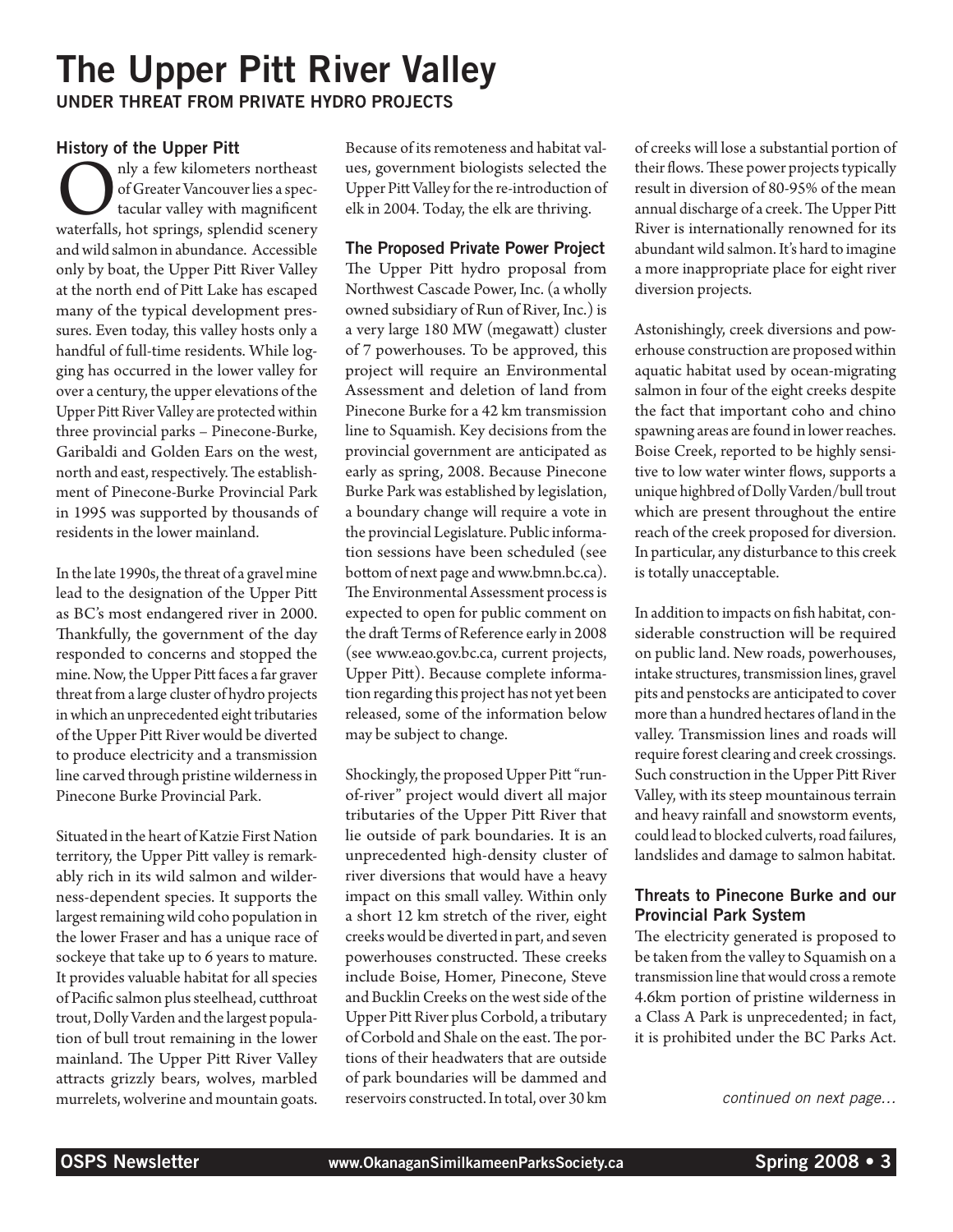*…continued from previous page*

**Fears are high that deletion of land from Pinecone Burke will set a new precedent for industrial intrusions into other provincial parks and protected areas.** Why is the provincial government even allowing the consideration of such an illegal industrial activity in a Class A Park?

#### Do We Need Low-Value High –Cost Electricity from Private Projects?

Despite its high environmental and financial costs, the electricity produced by runof-river projects is considered low-value because it can be supplied only on an intermittent basis. Little electricity will be produced in winter when high elevation intakes are frozen- yet this is our period of highest electricity consumption in BC. A report recently released by BC Hydro indicates conservation initiatives alone could result in electricity consumption in 2027 being no greater than what it is at present. Clearly, conservation – not environmental destruction- is the best way to meet our future energy needs.

There are many reasons why such a large cluster of hydro projects is unacceptable in a special place like the Upper Pitt River Valley. While the Upper Pitt is a particularly egregious example, hundreds of rivers are now threatened with similar diversion projects. The provincial government currently has no management strategy to identify which sites could be suitable for energy projects and which, (e.g., the Upper Pitt River Valley), are totally inappropriate. With no overall planning, BC's remote wilderness areas are likely to become covered in a web of overlapping and redundant private transmission lines…all of which will only increase our electricity costs.

#### Your Help is Urgently Needed to Protect Pinecone Burke Park!

Comments from the public are being solicited until April 2 (midnight) on the proposed park boundary change. Please, stand up for our parks and say no to the proposed change in this park boundary. Stopping the transmission line could present a serious impediment to the entire project. Please submit your comments to PineconeBurke@gov.vc.ca or mail them to Boundary Change Pinecone Burke, c/o BC Parks, PO Box 9398, Stn. Prov. Govt., Victoria, BC V8W 9M9 or fax to 1-250- 387-5757. For more details on the park boundary proposal or to send comments to the proponent, see www.runofriverpower. com under Pitt River Projects.

Write to: Minister Responsible for Parks, Penner BC Parks Minister of Energy Minister of Small Business MLA Premier

### **Let Hydro develop energy plan**

Independent power producers may soon run dams and turbines in B.C. rivers and local governments may have no ability to regulate or restrict construction of these facilities under the B.C. government's Bill 30.

Apparently, there are about 500 current water licenses or applications by private, independent power producers across the province, promoted as clean and green run-of-river power sources.

They need oversight as, apparently, some include diverting rivers, building power lines through parks and excluding First Nations and communities in decisions.

Will they pay royalties for diverting rivers? What happens to the environment? Who "owns" these rivers now and who sets electricity rates when their contracts expire? Does B.C. have an electricity crisis, or is it that B.C. Hydro is not allowed to generate new power for us?

Might the Trade Investment and Labour Mobility Agreement between Canada and the U.S. enhanced inter-jurisdictional trade in energy case a need for more energy production (see www.citizensforpublicpower.ca).

B.C. Hydro should be our utility source, ensuring public ownership of our rivers. A two-year moratorium on water licenses to private developers would provide time for full examination of any possible private power projects.

*S.H. Fitzpatrick, Kelowna Feb. 2, 2008*

# Questions remain regarding government releasing forestry companies of tree farm license restrictions on their lands

T here are still many questions surrounding Coleman's decision, says Eric Swanson, a campaigner with the Dogwood Initiative. "The big question is what was the reasoning," he says. "He's got the interests of corporations and not the public in mind. Until he comes out and proves otherwise, that's what everyone's got to assume."

Says Swanson, "There's no benefit to workers in B.C. or jobs in B.C. or the long-term viability of operations on Vancouver Island."

Swanson points out WFP is 70 per cent owned by Brookfield, a company that owns large amounts of property in New York City and elsewhere. "They're primarily a real estate company," he says. "[Coleman] must have known. It's publicly available information."

Several months after the release, WFP

announced a deal to sell some of the land released form the TFLs to a real estate developer. The deal will close in March if conditions can be cleared. The sale includes prime lands on the west coast of Vancouver Island between Sooke ad Port Renfrew, including recreation areas used by campers and surfers.

However, still no compensation provided for the public for the minister's action re: TFL releases.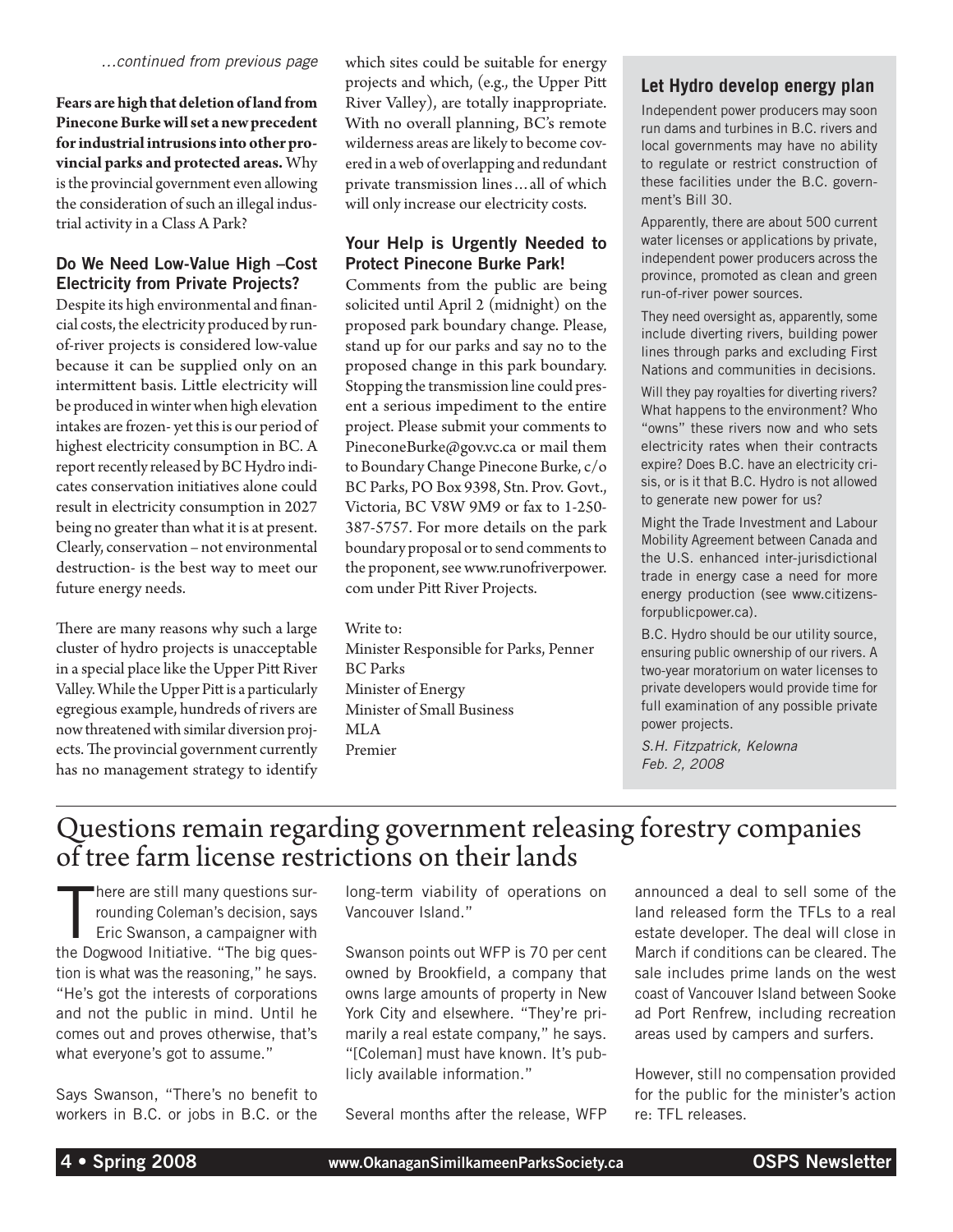### Limit Growth To Our Water Carrying Limits

In his May 19 editorial, Think ahead, protect options, Editor Tom Wilson, acknowledged that the Okanagan Partnership organization has research from UBC professors that indicate there won't be enough clean water to sustain Kelowna's population by 2050.

Despite this, Wilson states the typical pro-growth position that we shouldn't politically limit growth and we won't because we have the ability to vastly improve sustainability without pulling up drawbridges.

If the city can't sustain water to 2050, how is it going to ensure water is sustained beyond 2050 for future generations?

Unfortunately, in accommodating growth, Kelowna City Hall's strategies of reducing household and yard water use, and it's so-called smart growth high rise densification are futile shortterm band-aids.

Indeed, whatever water saved is consumed by increasing population, leaving a net water deficit. The reality is, clean water supplies are finite, where-as growth increases exponentially. This means, the faster the growth, the greater depletion, pollution and drought.

Logically, the way to sustain water to 2050 and beyond for future generations, is to limit growth to the carrying capacity of tipping point of water.

We face two main choices. Carry on with chasing endless growth and blindly speeding along using conservation Band-Aids believing all is well, until we collide with nature's barrier of carrying capacity. When carrying capacity is exceeded, supreme nature, restores its equilibrium of balance by lifting its deadly drawbridges of depletion and drought to terminate the growth plague and to paralyse Kelowna.

Or, we can voluntarily slow growth, by lifting our drawbridges just enough to limit growth to ensure it doesn't exceed the barrier of nature's carrying capacity, in perpetuity.

One method is to simply have moratoriums or quotas on building permits tied to vital water supplies.

In conclusion, endless uncontrolled growth is one of the main causes of water shortages, pollution and drought. Therefore, survival depends on controlling and limiting growth. So, the obvious question is, why is Kelowna City Hall and Okanagan Partnership malingering in properly putting the brakes on growth today to prevent disastrous drought being here before 2050 or after?

*Robert Cichocki, Kelowna – OSPS Member Okanagan – June 23, 2007*

# Keep Thirsty U.S. Away From Our Water: Expert

Natural resource a 'fundamental human right', under threat, trade lawyer tells conference

anada urgently needs a clear policy to protect that nation's water<br>resources from privatization, pollu-<br>tion and the creeping demands of the United icy to protect that nation's water resources from privatization, pollution and the creeping demands of the United States, a leading activist told an Ottawa conference yesterday.

"Water needs to be regarded as a fundamental human right and not as a commodity", said international trade lawyer Steven Shrybman. "That is critically important. We need to strengthen sovereignty and negotiate and agreement with the United States that makes it very clear that we will determine when and where Canadian water resources will be used. And that agreement needs to trump any right of any claimant in a trade agreement to assert a claim on Canadian water".

Mr. Shrybman was speaking at Integrate this, a packed weekend conference organized by the Council of Canadians, a leftleading advocacy group, to challenge terms of the Security and Prosperity Partnership between Canada, Mexico and the United States. Opponents of the partnership say its proposed increased economic integration of the three countries is a threat to Canada and Canadians in numerous areas.

"Even if Canadian water was a legally designated human right and not a commodity that would not necessarily mean it couldn't

### FSC to Review logo for Rainfirest Logging

It is hoped that in reviewing the FSC Standards, a real end to FSC approval of old growth forest products will be applied, not just in South America or Indonesia, but here in our own back yard, including Clayoquot Sound.

There are always people ready to look like winners in this game, but if it isn't an end to destructive processes, then it just isn't a winning game for anyone, merely a slower, perhaps nicer way of doing the same things. We cannot continue to kill the be shared," added Mr. Shrybman.

But Canadian water resources should not, he said be used to support unsustainable management of water in the United States.

"In other words", he said, "If they are not managing water properly in the U.S. and they run out, it is no answer to simply divert Canadian water".

Critics of the U.S. thirst for water point to water-importing desert cities in Arizona and Nevada – especially Las Vegas – as examples of unsustainable use of water.

The majority of water resources in Canada are currently public owned, but there is a growing fear among those who agree the Canadian government develops a firm policy, for-profit private corporations will eat into public ownership with no guarantee that water could be delivered safely to the public at an affordable price.

"Water services should be delivered on a not-for-profit basis regardless of people's ability to pay," said Mr. Shrybman, "and there should be universal access to water".

Most Canadians wrongly think that there is already universal access to water in this country, said Mr. Shrybman.

"It depends", he said. "Many communities live with boiled water advisories and water in many first nations' communities is an international scandal".

*Source – The Ottawa Citizen – Sunday, April 1, 2007*

planet in a "nicer" way; we have to turn this game around: say "no" to industrial commercial extraction of resources where people and the planet and other creatures are harmed.

How cutting an old growth coastal tree thousands of years old can get certified as "sustainable" logging is beyond me. Everyone knows that when these trees are gone, they will never be again, not in anyone's lifetime, so what is sustainable about that?

*Susanne Hare, Tofino BC Watershed Sentinel - Jan/Feb 2008*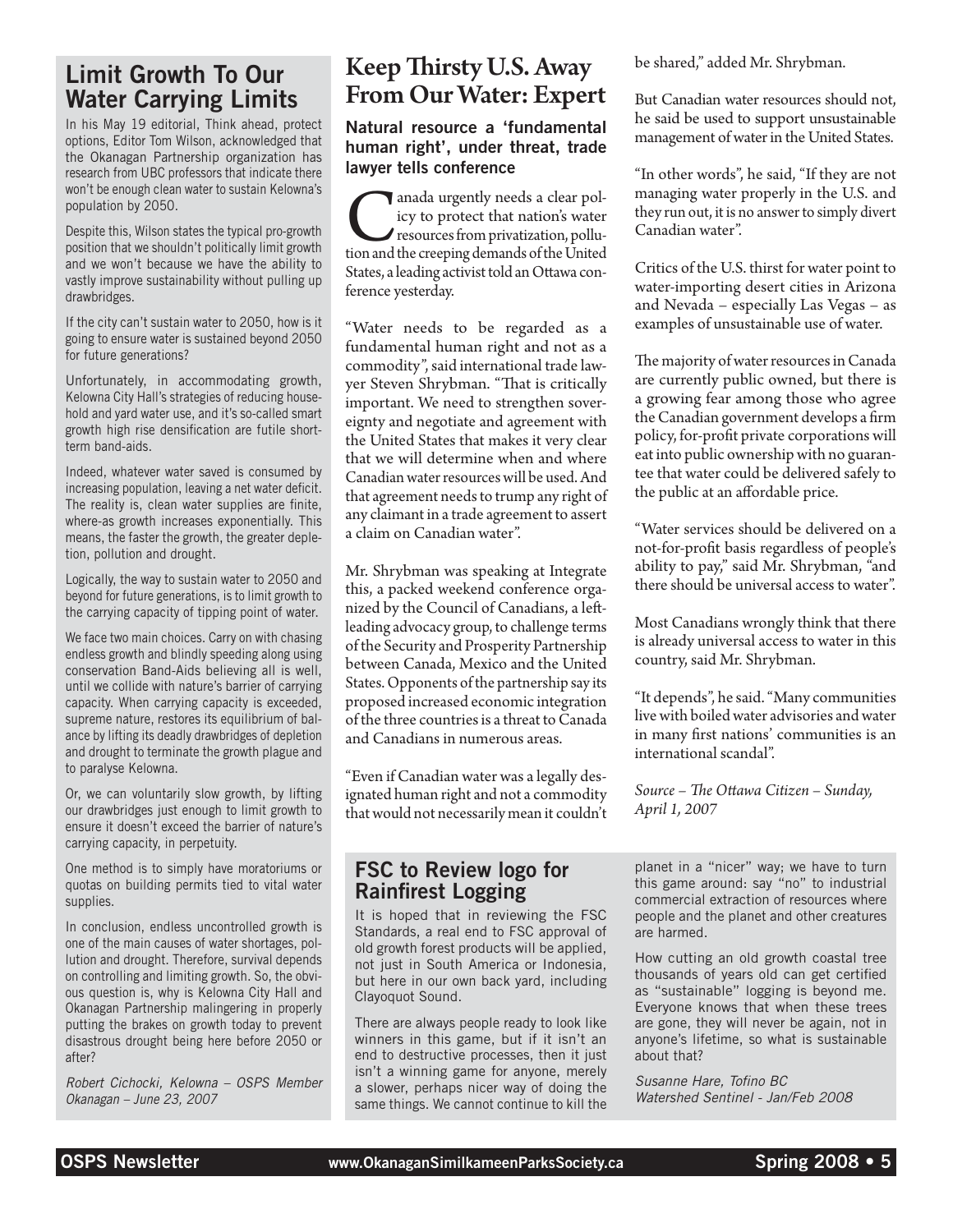**MEMBERSHIP FORM Okanagan Similkameen Parks Society • Box 787, Summerland, B.C. V0H 1Z0**

| Name:                                                                                                                                                                                                                         | <u> 1980 - Andrea Andrewski, politik američki politik († 1951)</u> |                             |  |
|-------------------------------------------------------------------------------------------------------------------------------------------------------------------------------------------------------------------------------|--------------------------------------------------------------------|-----------------------------|--|
| Address:                                                                                                                                                                                                                      |                                                                    |                             |  |
|                                                                                                                                                                                                                               |                                                                    | Postal Code: National Code: |  |
| Individual $(\$10.00)$                                                                                                                                                                                                        | Family $(\$15)$ ___________                                        | Organization (\$20)         |  |
| Donation: the contract of the contract of the contract of the contract of the contract of the contract of the contract of the contract of the contract of the contract of the contract of the contract of the contract of the | (Income Tax Deductible)                                            |                             |  |
| $\rightarrow$<br><u> 1990 - Jan James James III, martx</u>                                                                                                                                                                    | Please help support our continuing programs                        |                             |  |

# If it's salmon or money, the salmon lose every time

There on the Salmon Coast, soul-<br>stirring runs return with the<br>coming, we don't know how much. And, stirring runs return with the rains. We always know both are just like the weather, while everybody talks about the fate of wild salmon, nobody does anything about it. The iconic salmon is entangled in our sense of identity. It symbolizes our home and reminds us of our own transient place in nature. First Nations elders say their culture survival is linked to salmon.

Yet our misty-eyed reverence evaporates the moment the needs of salmon conflict with somebody making money. For example, every year since 1993 the Fraser has been prominent on the annual list of endangered rivers. Threats include gravel extraction, logging, farming and suburban sprawl. So it's no surprise that, even as we get more grim news about the prospects for wild salmon survival, another huge gravel mining operation prepares to scalp salmon spawning habitat.

After studying 30 years of data, the David Suzuki Foundation found shocking salmon declines. Since 1990, stocks plummeted by 70 to 93 per cent among 10 representative B.C. populations. The report doesn't say it, so I will. Among our leading culprits is the Federal Department of Fisheries and Oceans, notwithstanding its many fine individual scientists, dedicated public servants and their notable achievements.

But the DFO pontificates about wild salmon policy while behaving like a hostage to industry. Although specifically mandated to protect wild salmon, it approves projects which biologists say will harm them. It salves its conscience with promises incapable of fulfilling. What else to conclude from Watching salmon runs under its stewardship dwindle from astonishing abundance to pathetic tatters?

You don't have to be Sherlock Holmes to notice that the period in which the steepest decline began coincides with the Mulroney government's remaking of the department. Sure, the DFO nabs the occasional poacher, illegal clam digger of house-holder messing withe riparian zones, but when it comes to the big-tickets stuff, it just doesn't seem present or accounted for.

Want to "mine" the province's most important and endangered salmon river — be our guests! Decide that of all possible locations on this huge coast, you simply must locate your fish farm on a main migration route — no problem! Leave a salmon river so choked with debris torrents it looks like a landing strip for jumbo jets — let bygones be bygones! Our provincial government is also a player in this two-faced farce. Pave the parks, treat them like a land bank for resort development, liquidate the old growth in watersheds, let timber giants convert forest reserves to real estate without paying the compensation due as the original deal for access to public lands, kiss off the last spotted owl habitat, industrialize pristine foreshores, turn a blind eye to repeated pollution permit violations. Similar hypocrisy permeates the commercial fishing sector. The same folks lamenting DFO incompetence will lobby furiously for fisheries openings that biologists warn may tip already weak stocks like the Sakinaw of Cultus sockeye over the brink and into the abyss of extinction.

Sports anglers think it's all about them. Salmon returns are declining? Let's kill all the deals so there are more fish for us. No Chinooks in the Cowichan River? Let's launch a bizarre ocean ranching scheme in which the release of hatchery fish at convenient fishing spots will create angling opportunities that mask the real declines in abundance. First Nations aren't immune either, not if there's a major buck to be made logging or mining a watershed or digging the gravel out of spawning beds. All of us, all the while, go on chanting the sanctimonious mantra of the sacred salmon.

Well, as I've said before, in a democracy, citizens get exactly what they deserve. The onus for changes lies not with the bullied bureaucrats but with the voters who have the power to hold accountable those whom they delegate authority. Time to start asking yourself whether your grandchildren deserve a coast of barren rivers and denuded landscapes, in which the salmon that once came to us by the hundreds of millions have largely been lost to concrete blocks, video games and toilet paper.

Stephen Hume

*Vancouver Sun - January 30, 2008*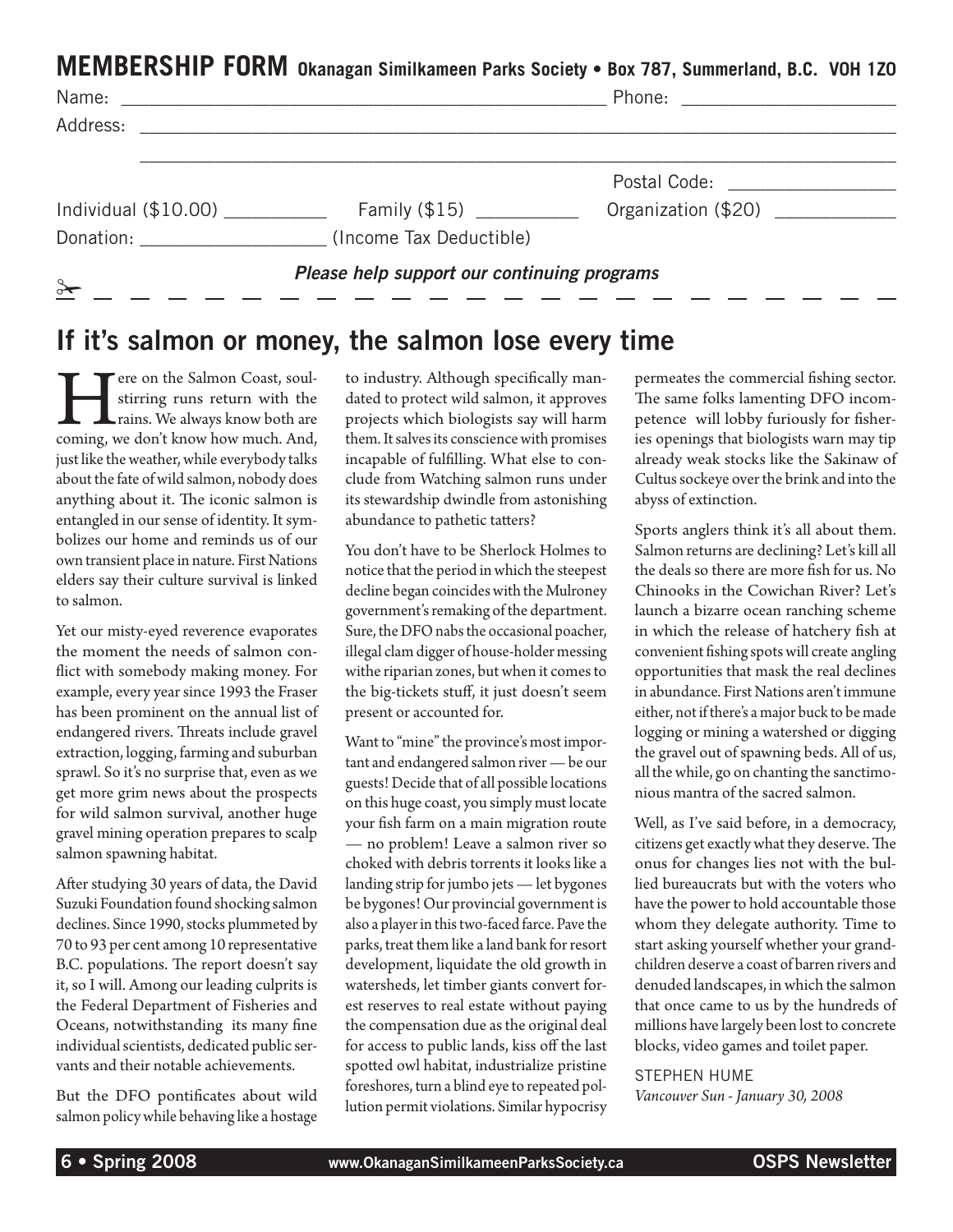# South Okanagan Similkameen National Park Network

A group of volunteers and organizations actively promoting the Proposed National Park.

### Basic progress on the proposed National Park

The feasibility study being conducted by Park Canada continues. The boundaries outlined in the Draft Concept presented at the ducted by Park Canada continues. The boundaries outlined Open Houses in spring of 2006 are still the model they are working with. Those outline an area, very roughly, from Oliver and Keremeos south to the US border, and from the Okanagan valley across to the Ashnola — not including the communities, of course, nor the farmland around Cawston and in the Okanagan, nor the Indian Reserves. Total land area in that concept of the Park is 650 sq. km, of which 350 sq. km is currently Provincial Protected Areas, 200 sq. km is Crown Land, and 100 sq. km is privately owned. There are grazing licenses on much of the Crown Land which will continue to be used.

To establish the Park, the Province would first hand over the Protected Areas to form the core, and the rest of the Park would slowly "grow out" from there. It would take a long time to complete. Parks Canada talks in terms of 30 years. The privately owned land, which is mostly ranch land, could be purchased by Parks Canada on a willing-

## Naturalists giving up plenty for park

Dear Editor,

Several people have asked what the naturalists are giving up to make a national park reserve in the South Okanagan. My answer to those people is I feel I would be giving up the following:

1. The problem of explaining to visitors why there are a lot of invasive weeds near roads.

2. Explaining why there are ATV tracks in riparian areas, where there are ATV tracks going straight up hills in what was pristine area, and why the trails are getting deeper every year.

seller willing-buyer basis, and the timing for any individual purchase would be up to the present owner; as soon as the Park is established, or some time down the road when, for example, the rancher wishes to retire, or never if, for example, the rancher wishes it to remain in the family or sell it to someone else. The possible deals that could be made are many and various. A similar philosophy is applied to the grazing leases.

Parks Canada has been negotiating with the relevant Indian Bands throughout this process, with some kind of Parks Canada - First Nations co-management of the Park in mind, as is done elsewhere. Those negotiations have recently become quite difficult, and it is not clear where they are going, or what the effect on the Park might be.

### Local Efforts

The local SOSNPN (South Okanagan Similkameen National Park Network) continues to actively promote the Park. The booths and tables that have been set up at various events over the past couple of years, to provide information and to gather names on petitions and letters and cards (and where we got your name), are still going. There is a core of hard-working

3. Answering why there are no burrowing owls, jack rabbits and many other critters which used to inhabit this area.

4. Explaining why the reeds and other riparian plants all trampled into the mud around lakes, preventing many species from using the riparian areas.

5. Answer why the grass in some areas is grazed right down to the bare soil so that invasive weeds can take over.

We may be giving up some free access that we currently have, just the same as those opposed. The restrictions that Parks Canada puts on the area are the same for all — whoever said naturalists are not hunters and vice versa. And while I know naturalists who hunt, most of us buy our meat at the grocery store, and are therefore supporting our ranchers.

local volunteers looking after that.

Main focus of the Network at present is to get signature on a petition that will be presented federally (in Ottawa; the format of the petition has been checked and declared satisfactory by the Clear of the House of Commons), provincially (in Victoria), and locally (to the Regional Government). Three other organizations are helping with this, the Western Canada Wilderness Committee, Canadian Parks and Wilderness Society, and Nature Canada. The National Park Network is an active part of this enormous effort, and gets names locally in a variety of ways:

- petitions at the tables and booths mentioned above
- petitions on attractive posters that have been set up in various shops and offices
- petitions in information packages distributed network-style

If you can use a package like this, contact Chris Purton via email cpurton@vip. net or phone 250-490-8682 (Penticton number).

Unfortunately, I may have to give up supplementing my Old Age Pension income because I won't have the chance to pick up empty beer cans left by hunters and bush parties.

We will all have to give up something to ensure the protection of this area, but the benefits of these losses will be a huge gain for us and future generations by picking up the latest update of the National Park Reserve Feasibility Study in our local tourist bureaus and/or by contacting National parks at 1-877-490-2238 or by email at sols@pc.gc.ca.

*Harry Nielsen, Osoyoos Penticton Herald* Feb. 22, 2008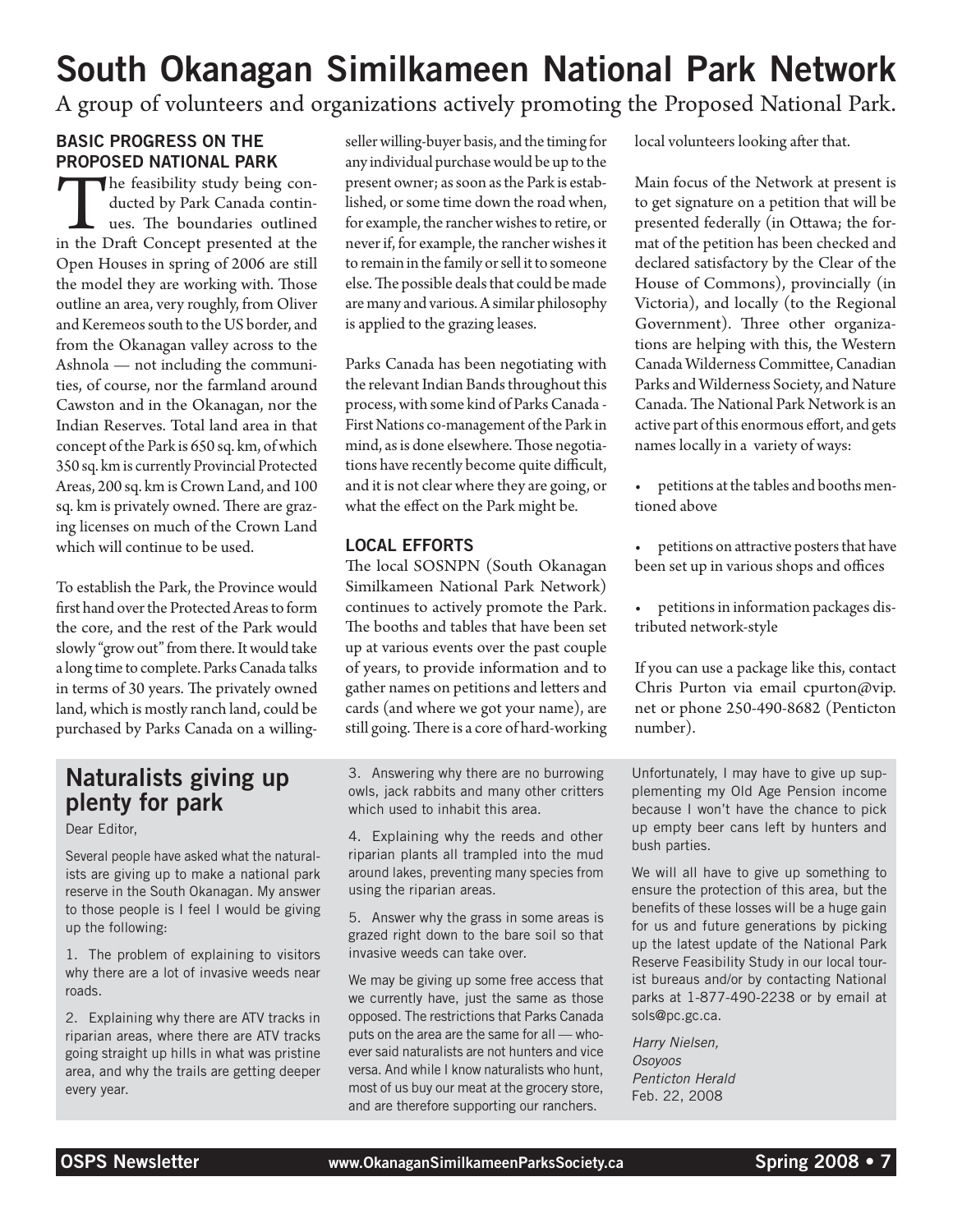# Trail Talk from the Summerland Trans Canada Trail Society

This year, we're hoping to improve some of the trail's surface for easier hiking and cycling. We also want to erect an attractive flora sign with the some of the trail's surface for easier hiking and cycling. We also want most important flowers that can be seen along the trail plus their native uses, and we want to put up a sign depicting noxious weeds. We're working towards having a protective kiosk for these signs and also for some historical information.

We have one bridge west of Summerland to finish and must remedy a particularly rough stretch of trail torn up by ATVs westward from Faulder.

There's a provincial team working on a trail

strategy for all of BC. Unfortunately, the motorized group will have a strong input. If you want to preserve some non-motorized trails, please speak up. You can e-mail Bill Marshall of Tourism BC: Bill.Marshall@ gov.bc.ca and John Hawkings, who is in charge of BC's trails: John.Hawkings@ gov.bc.ca Both of these men care a great deal about having some non-motorized trails in BC. We hope that the KVR trail (part of the Trans Canada Trail) will be non-motorized.

But Bill and John need support because the motorized contigent, backed by the ATV and dirt bike producers and owners, are very strong. Please write! Please also donate towards making your TCT as fine as possible! Donations will be happily received by: Trans Canada Trail Society, c/o Marilyn Hansen, 7611 Oak Avenue, Summerland, BC, VOH 1Z9. Please call about having your name on the donors' board: (250) 494-9265).

 You're in for a treat seeing what has been done to fix the Myra Canyon trestles. Be sure not to miss the Park Society's meeting on March 14 at Centre Stage in Summerland.

 You can also look forward to the following: **Trans Canada Trail Challenge 2008**

# Trans Canada Trail Challenge 2008 – Sunday, July 6 Myra Station to the Penticton Trans Canada Trail Pavilion

Trails BC, the Myra Canyon<br>Trestle Restoration Society, the<br>Naramata Woodwackers, and<br>the Summerland TCT Society along with Trestle Restoration Society, the Naramata Woodwackers, and regional communities/jurisdictions are pleased to offer the 8th Trans Canada Trail Challenge. This year it will be held in conjunction with the re-opening of the Myra Canyon and the Penticton Centennial. Participants will be able to discover and explore up to 80 km of the Trans Canada Trail on the Kettle Valley Rail Trail.

You can choose to cycle, walk, run, or ride your horse in this non-competitive and

personally challenging event. Cyclists can choose to ride the full 80 km while walkers along with cyclists and runners can choose to do shorter sections that include the spectacular Myra Canyon with all its re-constructed trestles. In the Myra Canyon alone there are 18 trestles and two tunnels. Equestrians will be able to combine a ride with a walk or cycle in the Myra Canyon.

If you haven't already done so, go to our website: www.trailsbc.ca for more details and to register either online or by regular mail. For information about the Myra canyon and its location go to: http://www.myratrestles.com

We sense that this will be a very popular event and registrations are limited. Register early to avoid disappointment.

If you are interested in volunteering do get in touch with us by e-mail.

Questions or comments can be directed to our administrative contact:

Contact Name: Leon Lebrun E-mail Address: southwest@trailsbc.ca Phone Number: 604-942-6768

# MoE Small Parks?

The November media announcement by the BC Ministry of Environment to protect small bits of land in the Kootenays appears timed to obscure planned extirpation of the Purcell Grizzly, Wolverine, and Mountain Caribou. A proposal to protect Monica Meadows (Glacier Creek) while the ministry allows large hydro diversions on Glacier/Howser Creek and a 92 km-transmission line over a pristine wilderness pass is nothing less than a sad testament to a provincial government/bureaucracy bent on deceiving the public.

Bill 30, which allows Independent Power Producers freedom from municipal zoning by-laws, will eventually cause the extinction of all endangered species in BC. A couple

of three small parcels of protected land may feel good to the environmental stewardship division of BC's MoE, but will be little conciliation to the nearly extinct Bull Trout of Glacier Creek as they struggle for breath in a creek diverted down a 16-foot tunnel.

*Tom Prior, Nelson BC Watershed Sentinel - Jan/Feb 2008*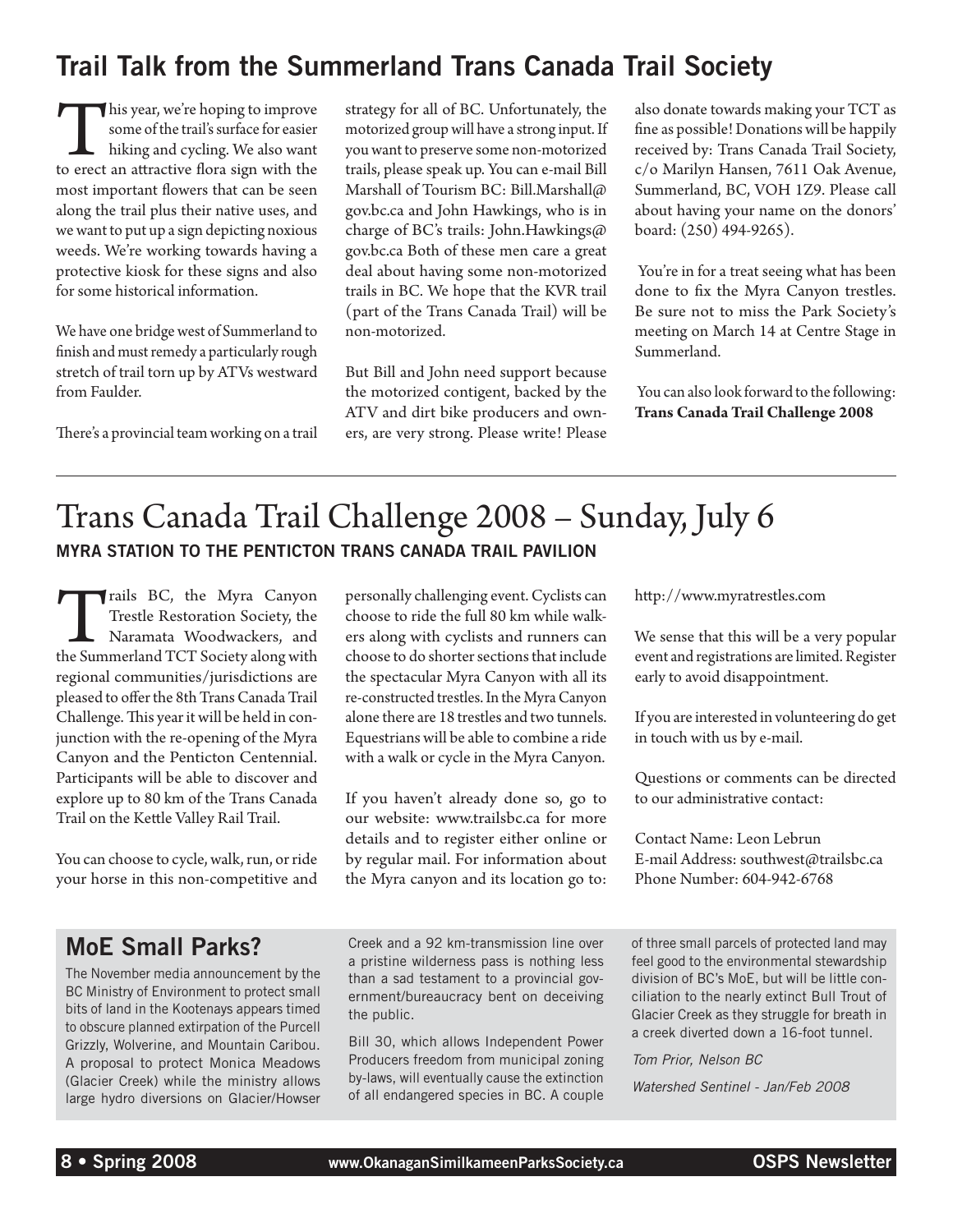# Timing Vexes Goat Fans Environmentalists say blasting to widen Highway 97 should be delayed till after mountain goats' birthing season

**Rock blasting to widen Highway**<br>97 north of Summerland this<br>spring could spell trouble for<br>a local herd of mountain goats, says 97 north of Summerland this spring could spell trouble for environmentalists.

Up to 19 mountain goats frequent the "Goat Bluff" are just north of Summerland. Concern over the impact of blasting during birthing season has a group of residents questioning the highway project's schedule.

The \$54-million upgrade calls for considerable blasting of rock faces along a seven-kilometre stretch of the highway from Bentley Road in Summerland to Okanagan Lake Provincial Park and is designed to improve safety and increase

capacity along the winding section of highway.

Penticton area naturalist Eva Durance said Monday a mountain goat herd has used the area for a number of years. It now totals about 19 animals.

"It's very useful terrain for mountain goats to be down that low," she said. "It's rocky, but they're usually up higher in the mountains, but they seem to be doing just fine."

Durance noted the female goats. will soon be having their kids and will be at their most vulnerable. Mountain goats are sensitive to human disturbance, especially during kidding season.

"Highways has gone ahead and given permission for the company to blast and start work when the mountain goats are giving birth," she said. "This is absolutely the worst time of year for them to be doing this."

Durance suggests all blasting work be postponed until late spring or summer to avoid disturbing the goats as the nannies give birth.

"Once the kids are on their feet and the weather warms up, they go up higher into the mountains, so they're not nearly as apt to be (at risk)," she said.

John Moorhouse *Penticton Herald*

# Ministry protecting goats while widening highway

**P**rotection of a local mountain<br>
safety and traffic concerns as work<br>
progresses on the Highway 97 widengoat herd must be balanced with safety and traffic concerns as work ing project north of Summerland, say Ministry of Transportation officials.

The project, which is underway, will involve considerable blasting along a seven-kilometre section o f the highway from Bentley Road in Summerland to Okanagan Lake Provincial Park. An estimated 1.5 million cubic metres of rock and earth will be removed by the time the project is substantially completed in the summer of 2009.

One of the key areas where blasting will occur is at Goat Bluff, just north of Summerland. When blasting is complete, a rock face 70 metres high will be crested

on the west side of the highway.

Goat Bluff is also a key habitat area for a herd of up to 19 mountain goats. Some environmentalists fear the goats will be negatively affected by blasting, especially during their critical spring birthing period.

Brent Persello, regional manager of environmental services with the Ministry of Transportation, said environmental monitoring of the area has been ongoing since 2005, and a close watch is being kept on the goats while construction proceeds.

Persello said a bluffer zone will be created above the blasting area to ensure no animals are too close.

"We're going to be using foot patrols or temporary fencing – measures like that to keep them above the buffer line," he said. "There's not going to be a situation where a piece of fly-rock is going to hit a goat, because they're going to be hundreds of metres away."

However, Persello wouldn't speculate on what type of measures may be taken if the goats are still deemed to be at risk.

Dulay noted previous public input called for the ministry to "hit the project Hard" and complete it over two years instead of three to minimize the impact on motorists. Drilling, blasting hauling work is scheduled to continue until May 2009.

John Moorhouse *Penticton Herald - Feb. 27, 2008*